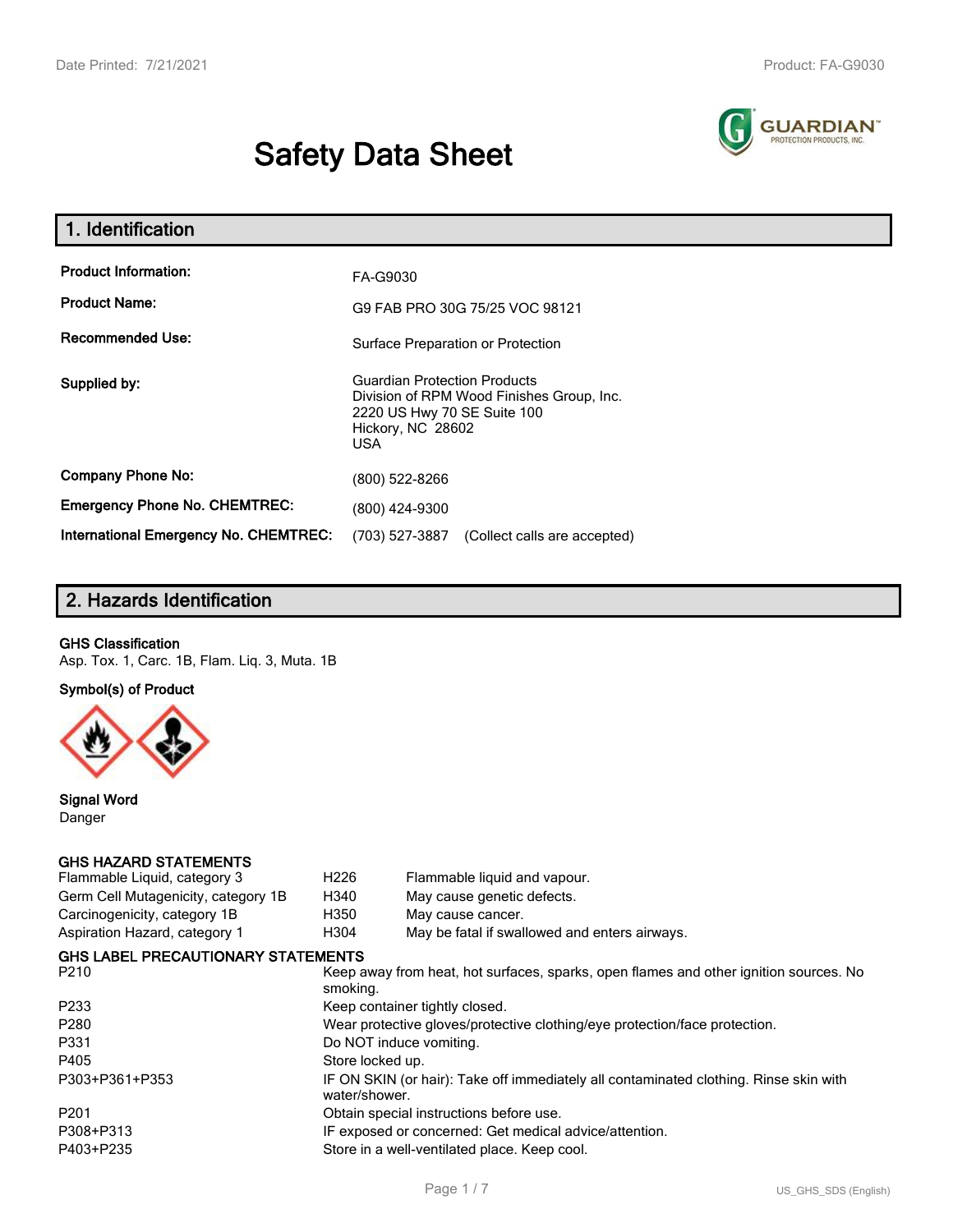P301+P310 **IF SWALLOWED:** Immediately call a POISON CENTER or doctor/physician.

#### **GHS SDS PRECAUTIONARY STATEMENTS**

| P <sub>240</sub> | Ground/bond container and receiving equipment.                 |
|------------------|----------------------------------------------------------------|
| P <sub>241</sub> | Use explosion-proof electrical/ventilating/lighting/equipment. |
| P <sub>242</sub> | Use only non-sparking tools.                                   |
| P <sub>243</sub> | Take precautionary measures against static discharge.          |
|                  |                                                                |

# **3. Composition/Information on ingredients**

| <b>Chemical Name</b>                        | CAS-No.    | Wt. %       | <b>GHS Symbols</b> | <b>GHS Statements</b> |
|---------------------------------------------|------------|-------------|--------------------|-----------------------|
| petroleum distillate                        | 64742-48-9 | 55-75       | GHS08              | H304-340-350          |
| solvent naphtha, petroleum, heavy aliphatic | 64742-96-7 | $10 - 25$   | GHS06-GHS08        | H304-331              |
| aliphatic petroleum distillates             | 64742-47-8 | 10-25       | GHS07-GHS08        | H304-332              |
| n-butyl acetate                             | 123-86-4   | $0.1 - 1.0$ | GHS02-GHS07        | H <sub>226</sub> -336 |

The exact percentage (concentration) of ingredients is being withheld as a trade secret.

The text for GHS Hazard Statements shown above (if any) is given in the "Other information" Section.

# **4. First-aid Measures**



FIRST AID - EYE CONTACT: IF IN EYES: Rinse cautiously with water for several minutes. Remove contact lenses, if present and easy to do. Continue rinsing. If eye irritation persists: Get medical advice/attention.

FIRST AID - SKIN CONTACT: IF ON SKIN (or hair): Take off immediately all contaminated clothing. Rinse skin with water/shower.

FIRST AID - INGESTION: Do NOT induce vomiting. IF SWALLOWED: Immediately call a POISON CENTER or doctor/physician.

FIRST AID - INHALATION: IF INHALED: If breathing is difficult, remove victim to fresh air and keep at rest in a position comfortable for breathing. IF exposed or if you feel unwell: Call a POISON CENTER or doctor/physician.

# **5. Fire-fighting Measures**

**SPECIAL FIREFIGHTING PROCEDURES:** Evacuate all persons from the fire area to a safe location. Move non-burning material, as feasible, to a safe location as soon as possible. Fire fighters should be protected from potential explosion hazards while extinguishing the fire. Wear self-contained breathing apparatus (SCBA) and full fire-fighting protective clothing. Thoroughly decontaminate all protective equipment after use. Containers of this material may build up pressure if exposed to heat (fire). Use water spray to cool fire-exposed containers. Use water spray to disperse vapors if a spill or leak has not ignited. DO NOT extinguish a fire resulting from the flow of flammable liquid until the flow of the liquid is effectively shut off. This precaution will help prevent the accumulation of an explosive vapor-air mixture after the initial fire is extinguished.

**FIREFIGHTING EQUIPMENT:** This is a NFPA/OSHA Class 1B or less flammable liquid. Follow NFPA30, Chapter 16 for fire protection and fire suppression. Use a dry chemical, carbon dioxide, or similar ABC fire extinguisher for incipeint fires. Water may be used to cool and prevent rupture of containers that are exposed to heat from fire.

# **6. Accidental Release Measures**

#### **ENVIRONMENTAL MEASURES:** No Information

**STEPS TO BE TAKEN IN CASE MATERIAL IS RELEASED OR SPILLED:** Follow personal protective equipment recommendations found in Section VIII. Personal protective equipment needs must be evaluated based on information provided on this sheet and the special circumstances created by the spill including; the material spilled, the quantity of the spill, the area in which the spill occurred, and the training and the expertise of employees in the area responding to the spill. Never exceed any occupational exposure limits. Shut off ignition sources; including electrical equipment and flames. Do not allow smoking in the area. Do not allow the spilled product to enter public drainage system or open waterways.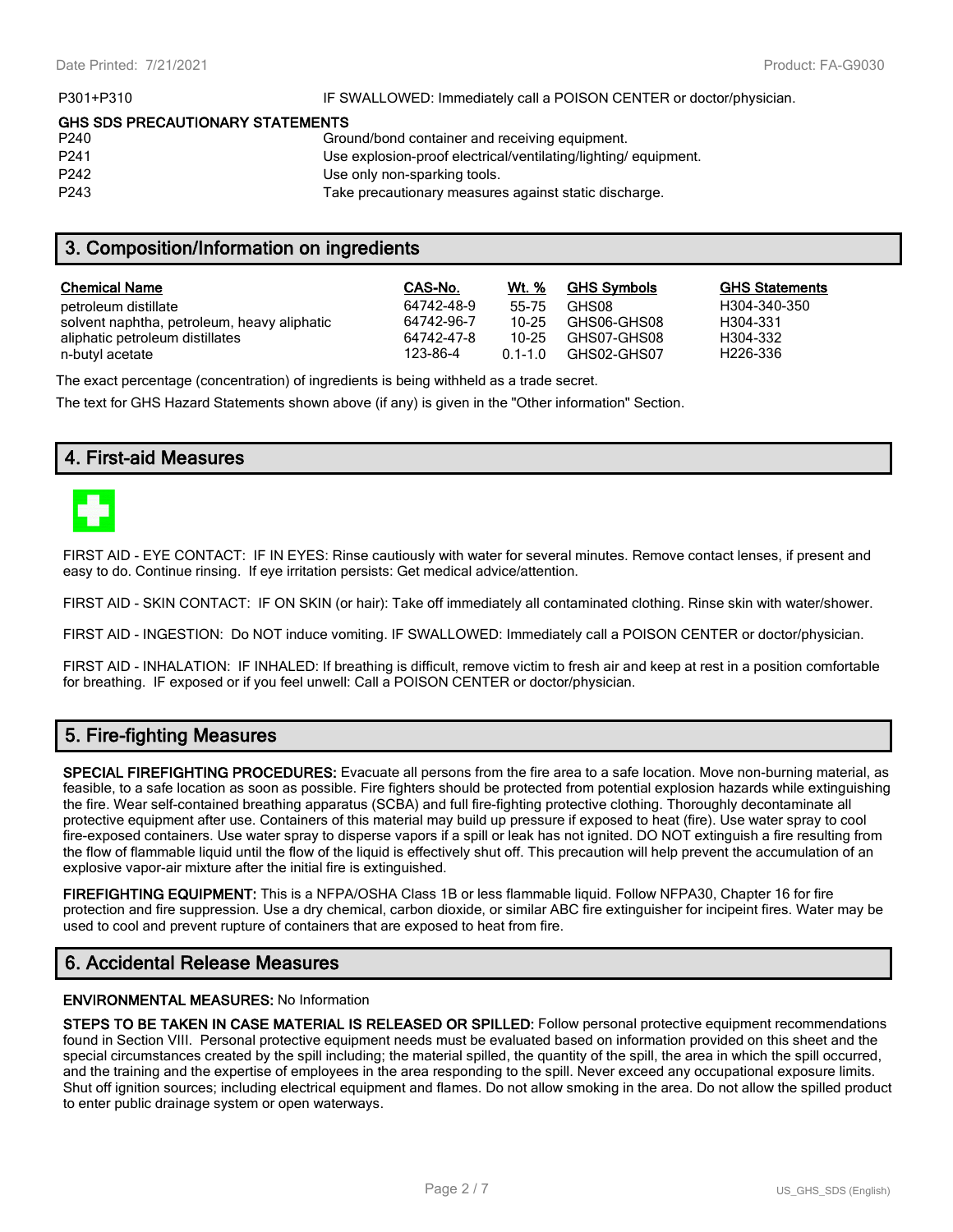# **7. Handling and Storage**



**HANDLING:** Avoid inhalation and contact with eyes, skin, and clothing. Wash hands thoroughly after handling and before eating or drinking. In keeping with safe handling practices, avoid ignition sources (smoking, flames, pilot lights, electrical sparks); ground and bond containers when transferring the material to prevent static electricity sparks that could ignite vapor and use spark proof tools and explosion proof equipment. Empty containers may retain product residue or vapor. Do not pressurize, cut, weld, braze, solder, drill, grind, or expose container to heat, flame, sparks, static electricity, or other sources of ignition. Any of these actions can potentially cause an explosion that may lead to injury.

**STORAGE:** Keep containers closed when not in use. Store in cool well ventilated space away from incompatible materials.

# **8. Exposure Controls/Personal Protection**

| Ingredients with Occupational Exposure Limits  |                      |                       |                     |                         |  |  |
|------------------------------------------------|----------------------|-----------------------|---------------------|-------------------------|--|--|
| <b>Chemical Name</b>                           | <b>ACGIH TLV-TWA</b> | <b>ACGIH-TLV STEL</b> | <b>OSHA PEL-TWA</b> | <b>OSHA PEL-CEILING</b> |  |  |
| petroleum distillate                           | N.D.                 | N.D.                  | N.D.                | N.D.                    |  |  |
| aliphatic petroleum distillates                | N.D.                 | N.D.                  | N.D.                | N.D.                    |  |  |
| solvent naphtha, petroleum, heavy<br>aliphatic | N.D.                 | N.D.                  | N.D.                | N.D.                    |  |  |
| n-butyl acetate                                | 50 ppm               | $150$ ppm             | $150$ ppm           | N.D.                    |  |  |
|                                                |                      |                       |                     |                         |  |  |

**Further Advice: MEL = Maximum Exposure Limit OES = Occupational Exposure Standard SUP = Supplier's Recommendation Sk = Skin Sensitizer N.E. = Not Established N.D. = Not Determined**

#### **Personal Protection**

**RESPIRATORY PROTECTION:** Use adequate engineering controls and ventilation to keep levels below recommended or statutory exposure limits. If exposure levels exceed limits use appropriate approved respiratory protection equipment.

**SKIN PROTECTION:** Wear chemical resistant footwear and clothing such as gloves, an apron or a whole body suit as appropriate.

**EYE PROTECTION:** Wear chemical-resistant glasses and/or goggles and a face shield when eye and face contact is possible due to splashing or spraying of material.



**OTHER PROTECTIVE EQUIPMENT:** No Information



**HYGIENIC PRACTICES:** It is good practice to avoid contact with the product and/or its vapors, mists or dust by using appropriate protective measures. Wash thoroughly after handling and before eating or drinking.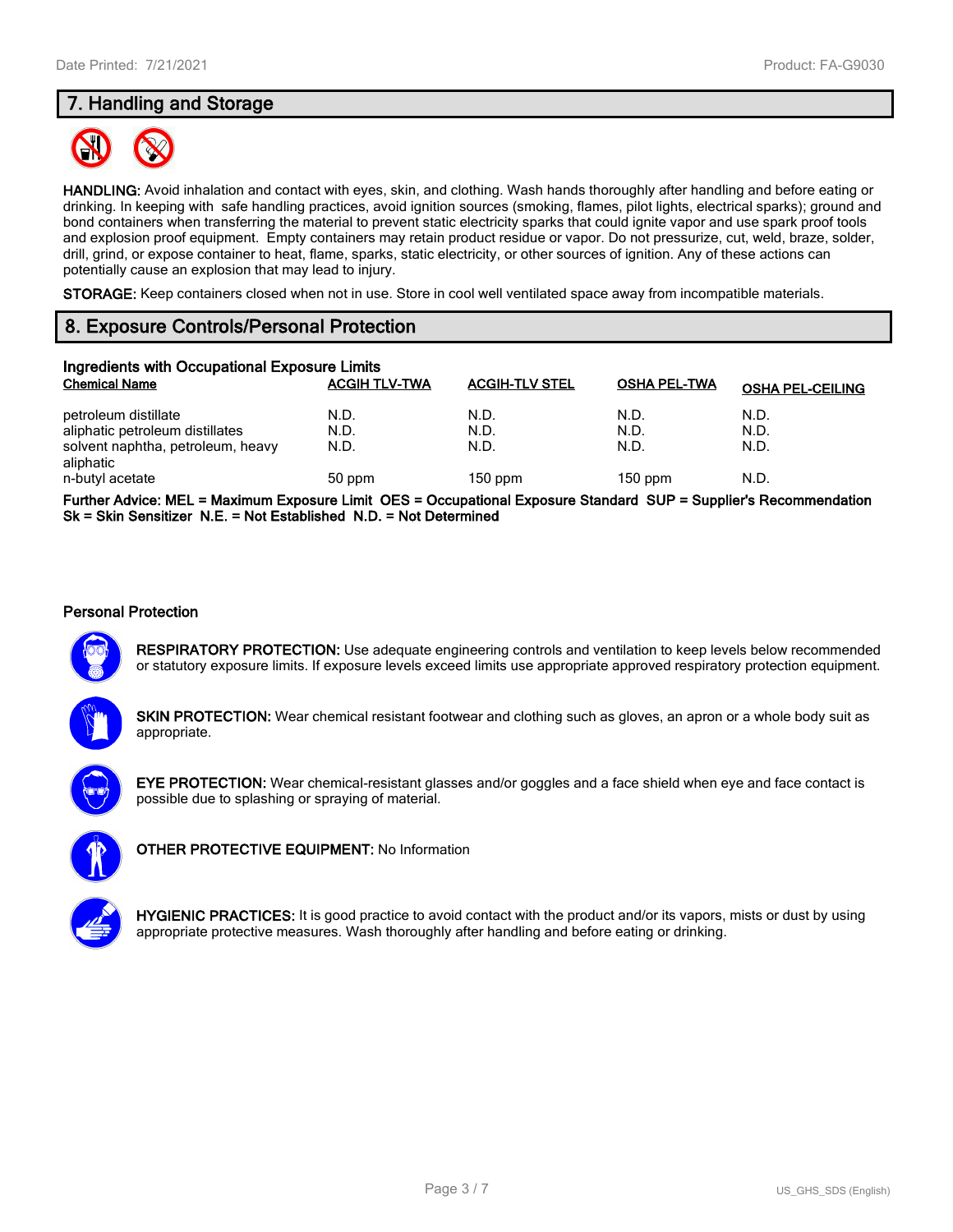**N.I. = No Information**

# **9. Physical and Chemical Properties**

| Appearance:                    | Clear Liquid                     | <b>Physical State:</b>                      | LIQUID            |
|--------------------------------|----------------------------------|---------------------------------------------|-------------------|
| Odor:                          | Ester-like - Sweet               | <b>Odor Threshold:</b>                      | Not determined    |
| Density, g/cm3:                | 0.775                            | pH:                                         | Not determined    |
| Freeze Point, °F:              | Not determined                   | Viscosity:                                  | 21 Seconds Zahn 1 |
| <b>Solubility in Water:</b>    | Not determined                   | Partition Coefficient, n-octanol/<br>water: | Not determined    |
| Decomposition temperature, °F: | Not determined                   | <b>Explosive Limits, %:</b>                 | Not determined    |
| Boiling Range, °F:             | $>100$ °F                        | Flash Point, °F:                            | 120 $\degree$ F   |
| Combustibility:                | <b>Supports Combustion</b>       | Auto-Ignition Temperature, °F:              | Not determined    |
| <b>Evaporation Rate:</b>       | <b>Faster than Diethyl Ether</b> | Vapor Pressure, mmHg:                       | Not determined    |
| <b>Vapor Density:</b>          | Not determined                   |                                             |                   |

# **10. Stability and reactivity**

**STABILITY:** Stable under normal conditions.

**CONDITIONS TO AVOID:** Heat, flames and sparks.

**INCOMPATIBILITY:** Acids, Bases, Oxidizing agents

**HAZARDOUS DECOMPOSITION PRODUCTS:** Not determined.

# **11. Toxicological information**

**Practical Experiences**

**EMERGENCY OVERVIEW:** No Information

**EFFECT OF OVEREXPOSURE - EYE CONTACT:** No Information

**EFFECT OF OVEREXPOSURE - INGESTION:** No Information

**EFFECT OF OVEREXPOSURE - INHALATION:** No Information

**EFFECT OF OVEREXPOSURE - SKIN CONTACT:** No Information

**CARCINOGENICITY:** May cause cancer.

#### **PRIMARY ROUTE(S) OF ENTRY:**

**Skin Contact, Ingestion**

#### **Acute Toxicity Values The acute effects of this product have not been tested. Data on individual components are tabulated below**

| CAS-No. | <b>Chemical Name</b>            | Oral LD50       | <b>Dermal</b> |
|---------|---------------------------------|-----------------|---------------|
|         | 64742-48-9 petroleum distillate | >5000 mg/kg Rat | >3160 m       |

**CAS-No. Chemical Name Oral LD50 Dermal LD50 Vapor LC50** ng/kg Rabbit >20 mg/L Rat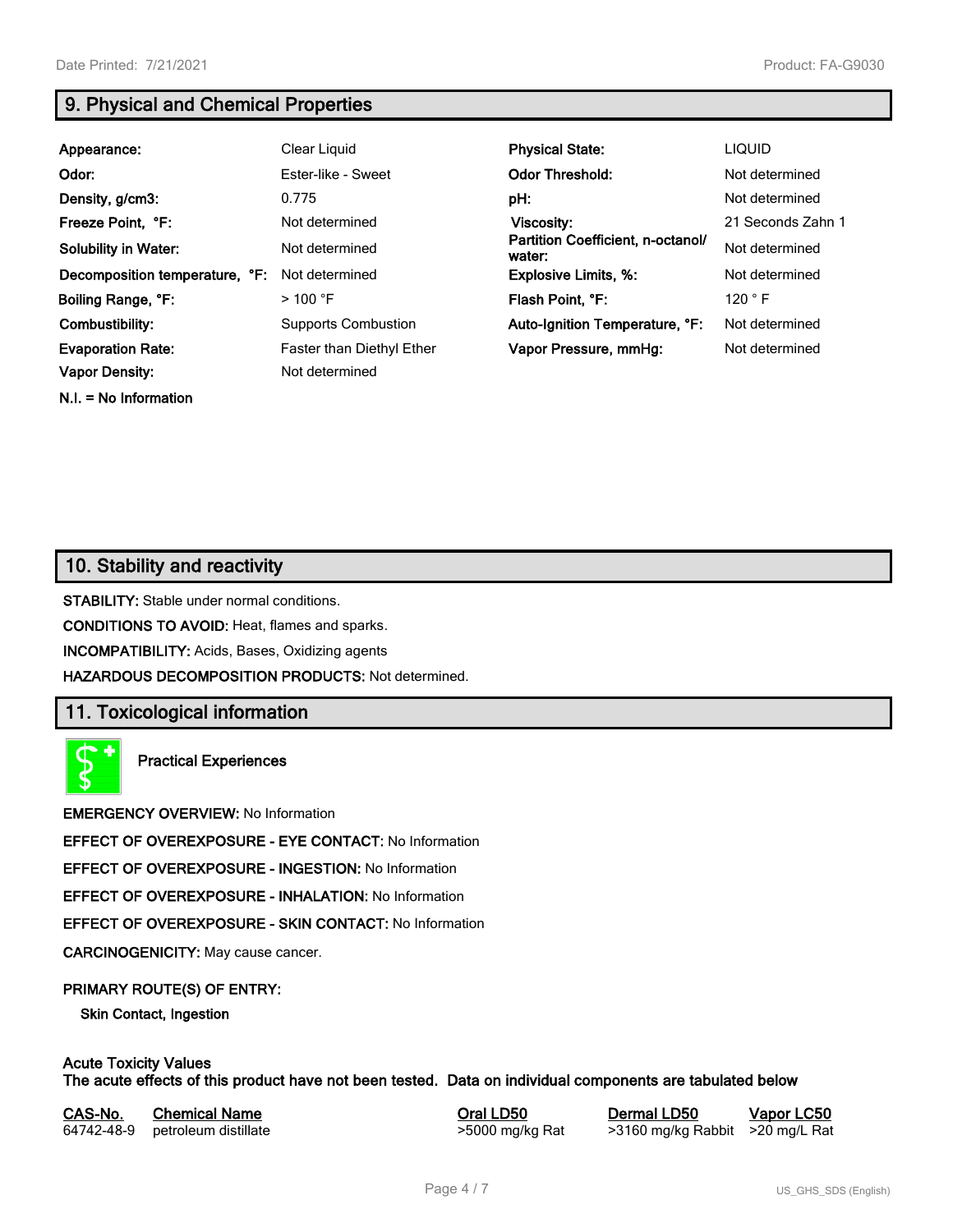| 64742-96-7 | solvent naphtha, petroleum, heavy aliphatic |  |
|------------|---------------------------------------------|--|
| 64742-47-8 | aliphatic petroleum distillates             |  |
| 123-86-4   | n-butyl acetate                             |  |

5000 mg/kg Rat >2000 mg/kg Rabbit >5.28 mg/L Rat >5000 mg/kg Rat >2000 mg/kg Rabbit >13 mg/L Rat 14130 mg/kg Rat >17600 mg/kg Rabbit 23.4 mg/l Rat

#### **N.I. = No Information**

# **12. Ecological information**

**ECOLOGICAL INFORMATION:** Ecological evaluation of this material has not been performed; however, do not allow the product to be released to the environment without governmental approval/permits.

# **13. Disposal Information**



**Product**

**DISPOSAL METHOD:** Waste from this material may be a listed and/or characteristic hazardous waste. Dispose of material, contaminated absorbent, container and unused contents in accordance with local, state, and federal regulations.

**STEPS TO BE TAKEN IN CASE MATERIAL IS RELEASED OR SPILLED:** Follow personal protective equipment recommendations found in Section VIII. Personal protective equipment needs must be evaluated based on information provided on this sheet and the special circumstances created by the spill including; the material spilled, the quantity of the spill, the area in which the spill occurred, and the training and the expertise of employees in the area responding to the spill. Never exceed any occupational exposure limits. Shut off ignition sources; including electrical equipment and flames. Do not allow smoking in the area. Do not allow the spilled product to enter public drainage system or open waterways.

# **14. Transport Information**

#### **SPECIAL TRANSPORT PRECAUTIONS:** No Information

**DOT:** COMBUSTIBLE - NOT RESTRICTED GROUND

**IATA:** DO NOT SHIP

**IMDG:** UN1268, PETROLEUM DISTILLATES, N.O.S., 3, III

# **15. Regulatory Information**

### **U.S. Federal Regulations:**

#### **CERCLA - SARA Hazard Category**

This product has been reviewed according to the EPA 'Hazard Categories' promulgated under Sections 311 and 312 of the Superfund Amendment and Reauthorization Act of 1986 (SARA Title III) and is considered, under applicable definitions, to meet the following categories:

Fire Hazard, Chronic Health Hazard, Acute Health Hazard

#### **SARA SECTION 313**

This product contains the following substances subject to the reporting requirements of Section 313 of Title III of the Superfund Amendment and Reauthorization Act of 1986 and 40 CFR part 372:

No Sara 313 components exist in this product.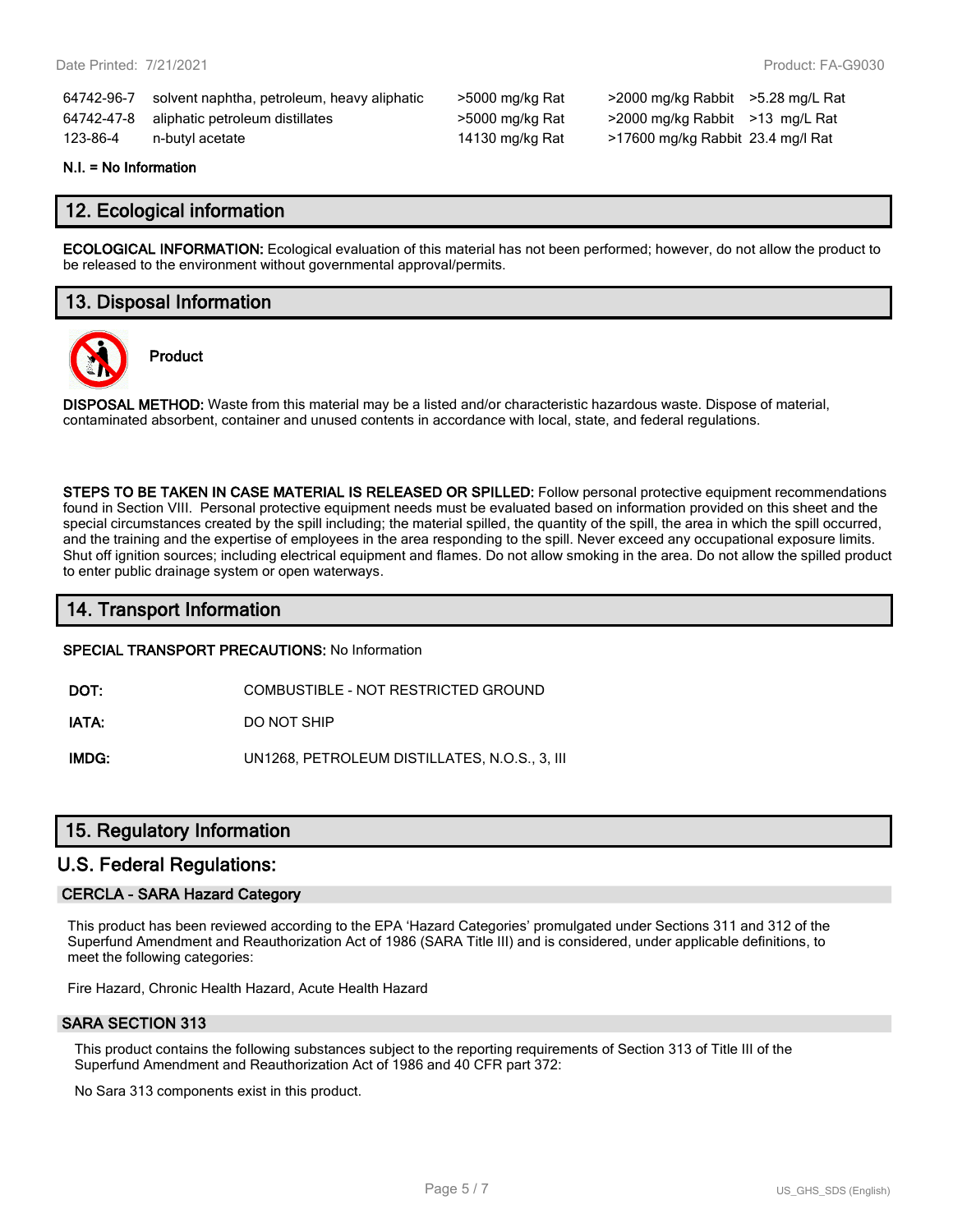#### **TOXIC SUBSTANCES CONTROL ACT**

This product contains the following chemical substances subject to the reporting requirements of TSCA 12(B) if exported from the United States:

No TSCA components exist in this product.

# **U.S. State Regulations:**

# **CALIFORNIA PROPOSITION 65**

No listed chemicals.

|                                                      | 16. Other Information               |                                                                                                                                                                                                                    |                |                                                                                                    |                         |                             |          |
|------------------------------------------------------|-------------------------------------|--------------------------------------------------------------------------------------------------------------------------------------------------------------------------------------------------------------------|----------------|----------------------------------------------------------------------------------------------------|-------------------------|-----------------------------|----------|
|                                                      |                                     |                                                                                                                                                                                                                    |                |                                                                                                    |                         |                             |          |
| <b>Revision Date:</b>                                |                                     | 7/21/2021                                                                                                                                                                                                          |                |                                                                                                    | <b>Supersedes Date:</b> |                             | 9/5/2020 |
| Reason for revision:                                 |                                     | 11 - Toxicological Information                                                                                                                                                                                     |                | Substance and/or Product Properties Changed in Section(s):<br>09 - Physical & Chemical Information |                         |                             |          |
|                                                      | Datasheet produced by:              | <b>Regulatory Department</b>                                                                                                                                                                                       |                |                                                                                                    |                         |                             |          |
| <b>HMIS Ratings:</b>                                 |                                     |                                                                                                                                                                                                                    |                |                                                                                                    |                         |                             |          |
| Health:                                              | $\overline{2}$                      | <b>Flammability:</b>                                                                                                                                                                                               | $\overline{2}$ | <b>Reactivity:</b>                                                                                 | 0                       | <b>Personal Protection:</b> | X        |
|                                                      | Volatile Organic Compounds, gr/ltr: |                                                                                                                                                                                                                    |                | 770                                                                                                |                         |                             |          |
|                                                      |                                     | Text for GHS Hazard Statements shown in Section 3 describing each ingredient:                                                                                                                                      |                |                                                                                                    |                         |                             |          |
| H226<br>H304<br>H331<br>H332<br>H336<br>H340<br>H350 |                                     | Flammable liquid and vapour.<br>May be fatal if swallowed and enters airways.<br>Toxic if inhaled.<br>Harmful if inhaled.<br>May cause drowsiness or dizziness.<br>May cause genetic defects.<br>May cause cancer. |                |                                                                                                    |                         |                             |          |
|                                                      |                                     | Icons for GHS Pictograms shown in Section 3 describing each ingredient:                                                                                                                                            |                |                                                                                                    |                         |                             |          |
| GHS02                                                |                                     |                                                                                                                                                                                                                    |                |                                                                                                    |                         |                             |          |
| GHS06                                                |                                     |                                                                                                                                                                                                                    |                |                                                                                                    |                         |                             |          |
| GHS07                                                |                                     |                                                                                                                                                                                                                    |                |                                                                                                    |                         |                             |          |
| GHS08                                                |                                     |                                                                                                                                                                                                                    |                |                                                                                                    |                         |                             |          |